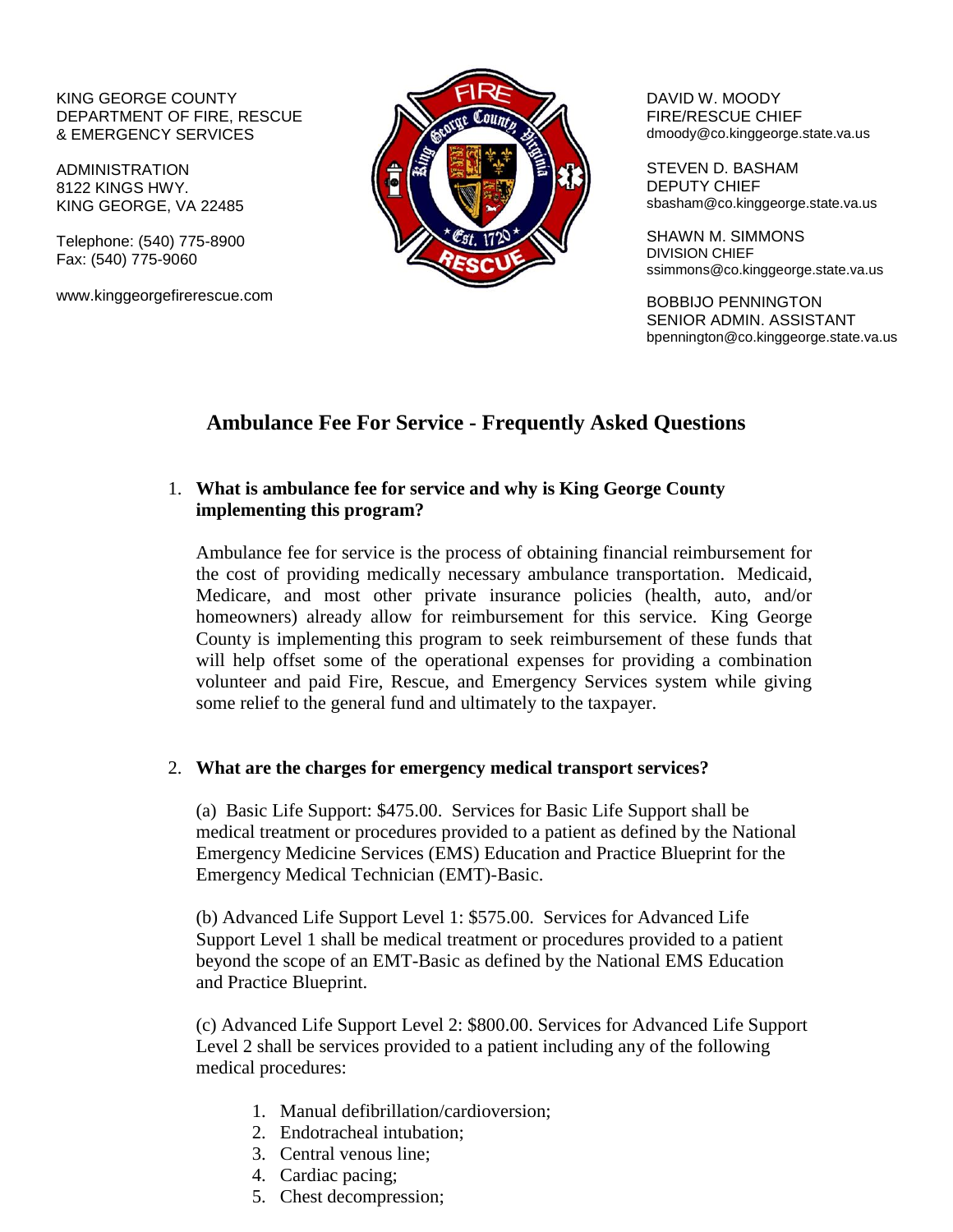- 6. Surgical airway;
- 7. Intraosseous line; or,
- 8. Administration of three (3) or more medications.

(d) Ground Transport Fee: \$12.00 per statute mile from the location of the incident scene, or from the center point of the emergency demand zone, if applicable, where an incident scene or address is located, to a hospital or other facility where a patient is transported.

# 3. **When is King George County implementing the Ambulance Fee for Service Program?**

The Ambulance Fee for Service Program will start on August 1, 2007.

### 4. **Who will I call if I have a question regarding billing or insurance coverage?**

The billing company will have customer service representatives to address your questions. If you are not satisfied with this response or wish to speak with someone locally, you can contact the Department of Fire, Rescue & Emergency Services at (540) 775-7995 or e-mail questions to

[ambulancefeeforservice@co.kinggeorge.va.us.](mailto:ambulancefeeforservice@co.kinggeorge.va.us)

# 5. **What is the Compassionate Billing Policy?**

(1) No one will EVER be denied necessary medical transport service due to either their inability to pay or a lack of insurance.

(2) Compassionate billing is intended to eliminate or minimize out-of-pocket expenses for ambulance services for those that do not have the means to pay. Priority may be given to county residents.

(3) Any person receiving emergency medical transport may submit a waiver request form stating a financial hardship. Appropriate financial documentation will be required.

### 6. **What happens if I do not have insurance or cannot afford to pay for this service?**

All patients who do not have any insurance can submit a [waiver,](http://www.kinggeorgefirerescue.com/content/publicdocs/file/Hardship_Application_Form.pdf) and fees may be waived, as pursuant to the Compassionate Billing Policy.

### 7. **What if my insurance company will not cover my ambulance transport bill?**

Insured patients, who are residents of King George County, are not responsible for any ambulance transport service fees not paid by their insurance carrier or carriers. All other patients are responsible for ambulance transport service fees not paid by their insurance carrier or carriers unless otherwise waived as provided in the Compassionate Billing Policy.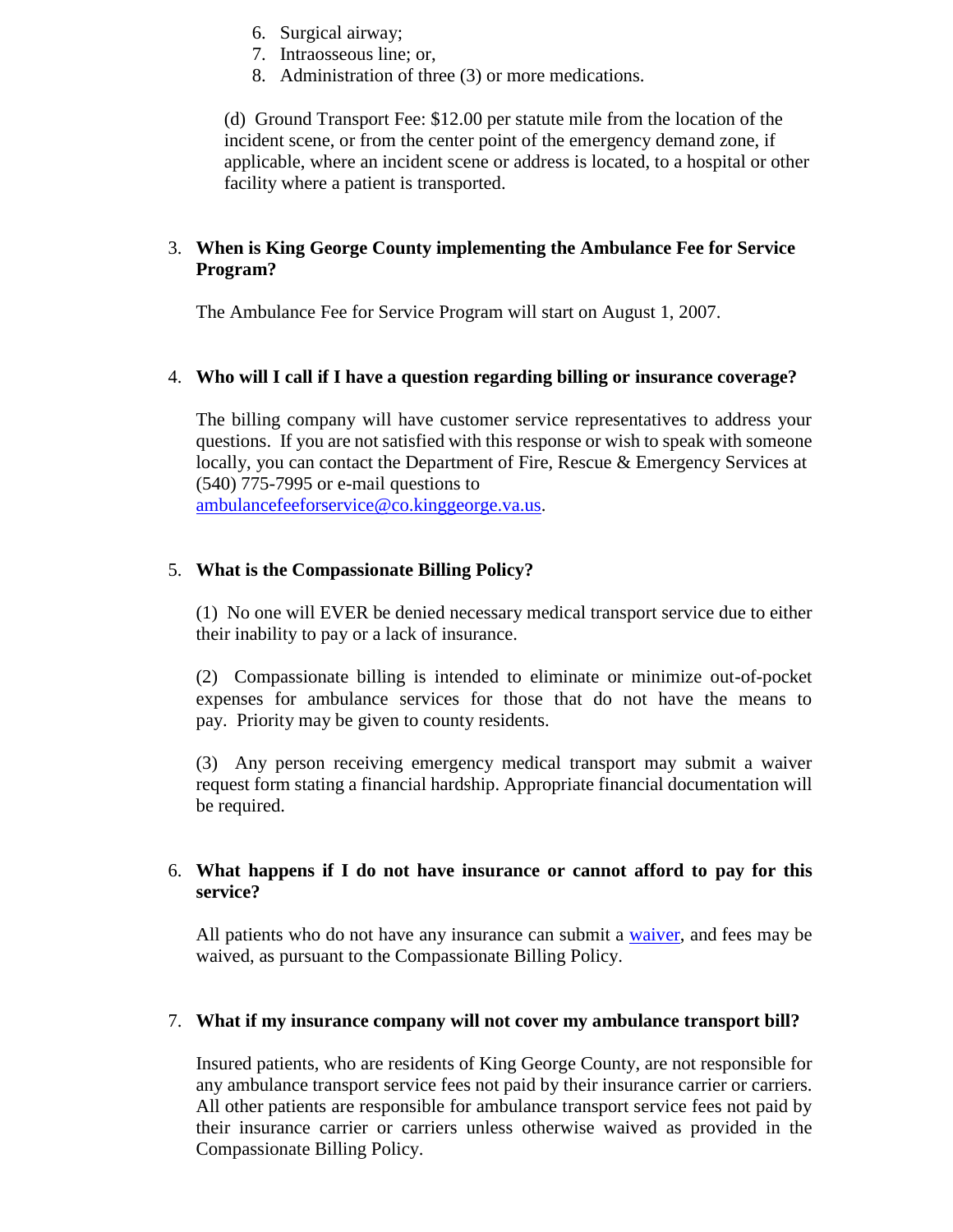Patients are not responsible for any amount of the ambulance transport service fees adjusted by insurance carriers as a result of state or federal regulations or by agreement with King George County.

### 8. **If a resident has reached an insurance limit (ambulance service) for the year and additional services are required, will the citizen get a bill for these additional services, or can the fee be waived?**

Several billing vendors advised that this should not occur, as most if not all policies do not have a limit on emergency transports related to EMS service. If this did occur, the County could decide to waive some or all of the charge for residents based upon the circumstances. Under King George's [Compassionate Billing](http://www.kinggeorgefirerescue.com/content/publicdocs/file/FFS_CompBillingPolicy.pdf)  [Policy,](http://www.kinggeorgefirerescue.com/content/publicdocs/file/FFS_CompBillingPolicy.pdf) additional fees may be waived.

## 9. **Can the billing company be directed to send uncollected debts to a collection agency?**

King George County's billing company will not pursue payment recovery through a debt collection agency without the expressed authorization of the County Administrator or his designee.

# 10. **There has been discussion among staff regarding an Office of Inspector General (OIG) opinion that surfaced last year. This opinion relates to the jurisdiction being able to use any taxes (real or personal property) to qualify as the co-pay for County residents. Has this issue been resolved so the County will waive out-of-pocket expenses related to revenue recovery if they meet the criteria?**

It is the intent of the County to utilize the OIG opinion for County residents, so the out-of-pocket expense for the co-pay will not need to be paid by County residents.

# 11. **Some residents have expressed concern about some people who cannot afford to pay for this service and/or do not have any form of insurance. Specifically, they feel some people will hesitate in calling for assistance for EMS service when they have an emergency.**

Ability to pay will NEVER be considered when providing service. When residents need emergency assistance, they should call 911 without hesitation. Also, based upon the localities we have contacted, they have all reported that there has not been a decrease in call volume and in most cases call volume has increased.

#### 12. **Will I have to pay for services if the ambulance does not transport me?**

No. If you or family members are not transported, there will be no bill for services rendered. Ambulance fee for service is based on what is termed "loaded service", whereby someone is actually transported.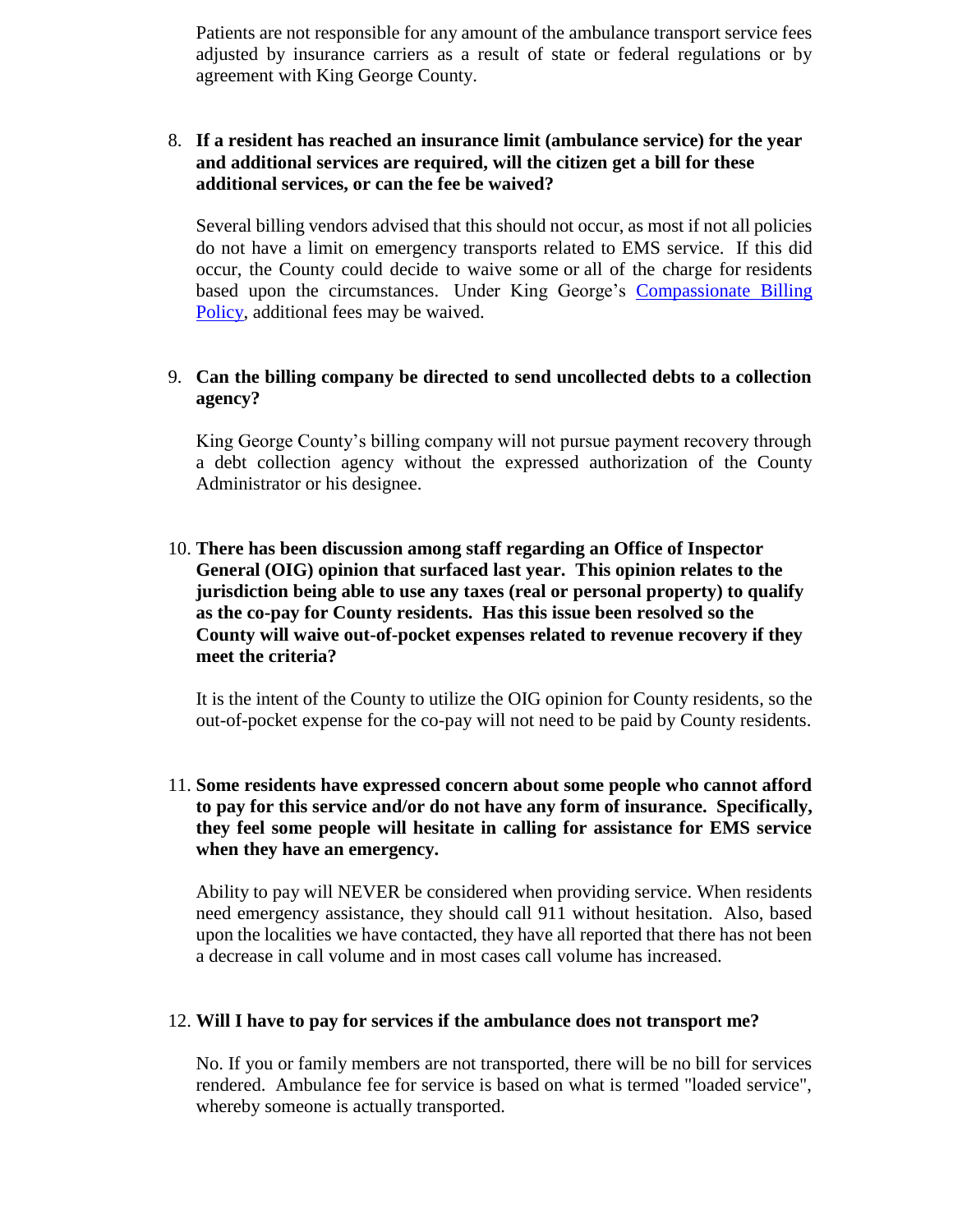#### 13. **How much revenue will be generated?**

Staff has estimated that approximately \$300,000 to \$400,000 in revenue may be generated for the full first fiscal year.

### 14. **If I do not have health insurance, are there other options that could be utilized to collect for any fees that might be charged?**

Many automobile insurance policies and homeowners' insurance policies provide some form of coverage if the insured was injured and required transport by ambulance, per information provided to staff by several billing companies. County staff recommends that citizens review their insurance coverage to verify their limits of coverage under each policy. In speaking with the billing contractors, they routinely bill health insurance first, and then auto, and lastly any other form of insurance.

#### 15. **How will the billing process work?**

King George County contracts this service out to a private company to handle the billing process. After patient care is provided, insurance information will be obtained routinely, often at the hospital. King George County will waive copayments and deductibles for county residents. Non-insured residents will receive an initial statement from the billing company, while insured residents will receive an explanation of benefits (EOB) from their insurance company. All patients may apply for the hardship [waiver,](http://www.kinggeorgefirerescue.com/content/publicdocs/file/Hardship_Application_Form.pdf) if needed.

#### 16. **Will visitors and non-County residents be charged a co-payment?**

Yes, only County residents will have their co-payments and deductibles waived.

#### 17. **Will my health insurance premiums increase as a result of this billing?**

Unfortunately, health insurance premiums continue to rise regardless of whether or not a community decides to bill for EMS transports. Such factors as prescription-drug coverage, litigation, technology improvements in the medical field and depressed insurance company investment returns have resulted in escalating health insurance premium costs. However, ambulance transport costs represent less than 1% of health care expenditures. Many other local governments in Virginia have implemented a revenue recovery program for ambulance transport fees, and they have reported no evidence that EMS billing increases health insurance premiums.

#### 18. **What type of information will I have to give when the ambulance arrives?**

Persons using the Emergency Medical Service are asked to provide any insurance information you have at the time of service, whenever possible. Attending to the patient's medical needs will *always* be the *first* priority.